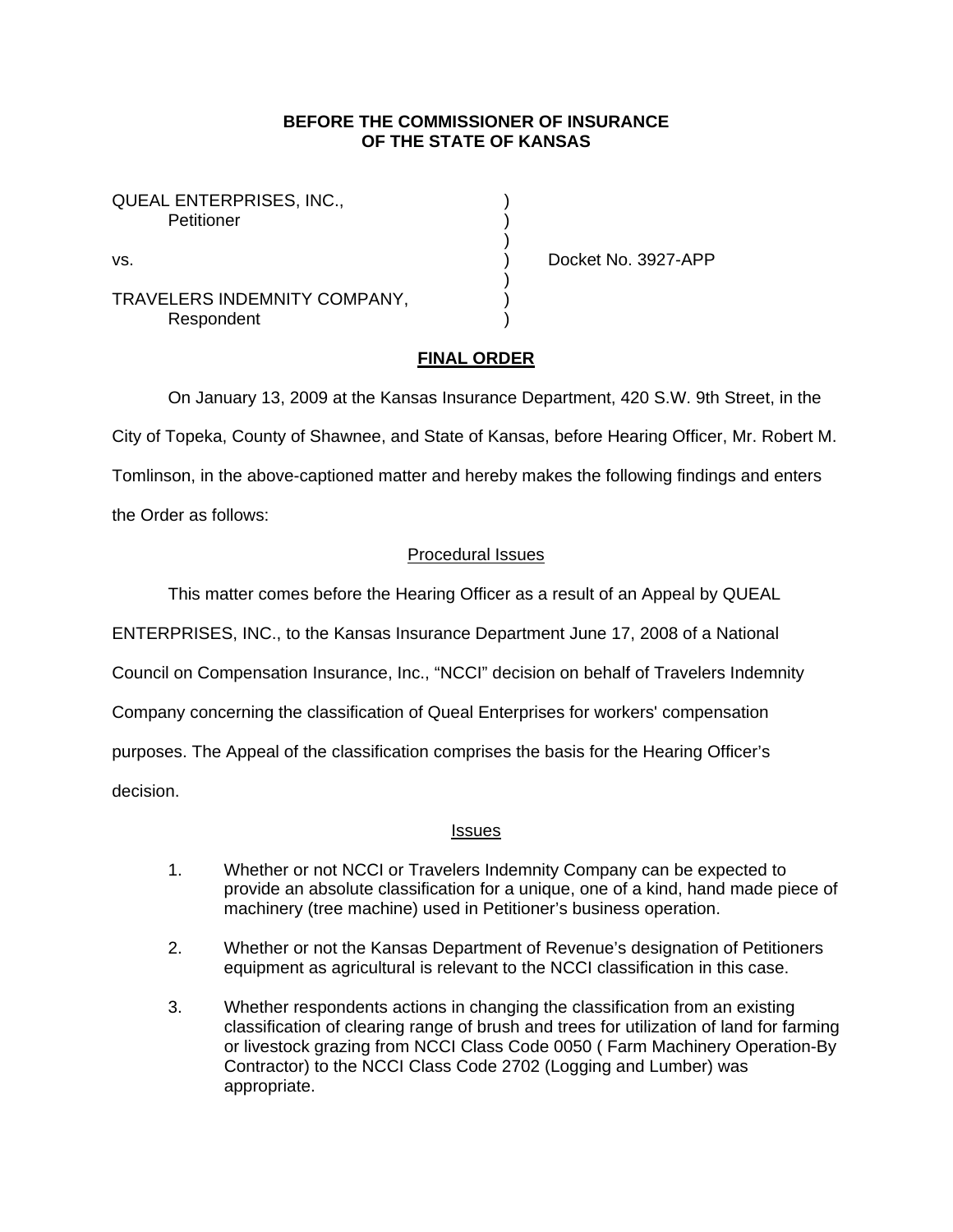#### Decision

1. NCCI and Respondent provided sufficient effort to identify an absolute classification for the unique, one of a kind piece of machinery used by Petitioner. After due consideration it is ruled that the NCCI appeals panel heard, questioned, and deliberated on Petitioner's case before issuing its decision. Both the Respondent and NCCI's investigations of Petition complaint prior to the classification change was appropriate and in compliance with due process provisions.

2. The Petitioner argued that the description of his business activities; "clearing range of brush and trees for utilization of land for farming or livestock grazing is appropriately agricultural and that its nature is in preparing the soil for cultivation;" and as such his equipment is taxed as agricultural. Mr. Queal testified that he uses a tree cutting machine that he built, which has been declared by the State of Kansas for tax purposes as a piece of farm machinery. And as such, he has been working under class code 0050, "farm equipment for hire," until he was reclassified by Respondent. While showing deference and understanding to Petitioner's arguments, it is ruled that: "……….. the tax definition of any piece of machinery is absolutely irrelevant to the risk involved, and so the argument that it is taxed as an agricultural entity is moot. That determination has nothing whatsoever to do with the risk to the operator of that machine."

3. The NCCI classification is an adequate fit for the business activities of the

Petitioner. The Petitioner first argues that NCCI definitions are not clear, and nothing that they have speaks specifically to the machinery used in his operation. The second thing he argued was that the machinery used in his business was agricultural in nature, cultivating, and clearing the land for greater use. He indicated in oral arguments that the classification of his hand made, one of a kind tree machine boiled down to a matter of common sense.

It is reasoned that the focus of the NCCI definitions cannot be absolute, but instead it is a framework to provide a reasonable rating of the risk of injury to the operator. That's what it's

2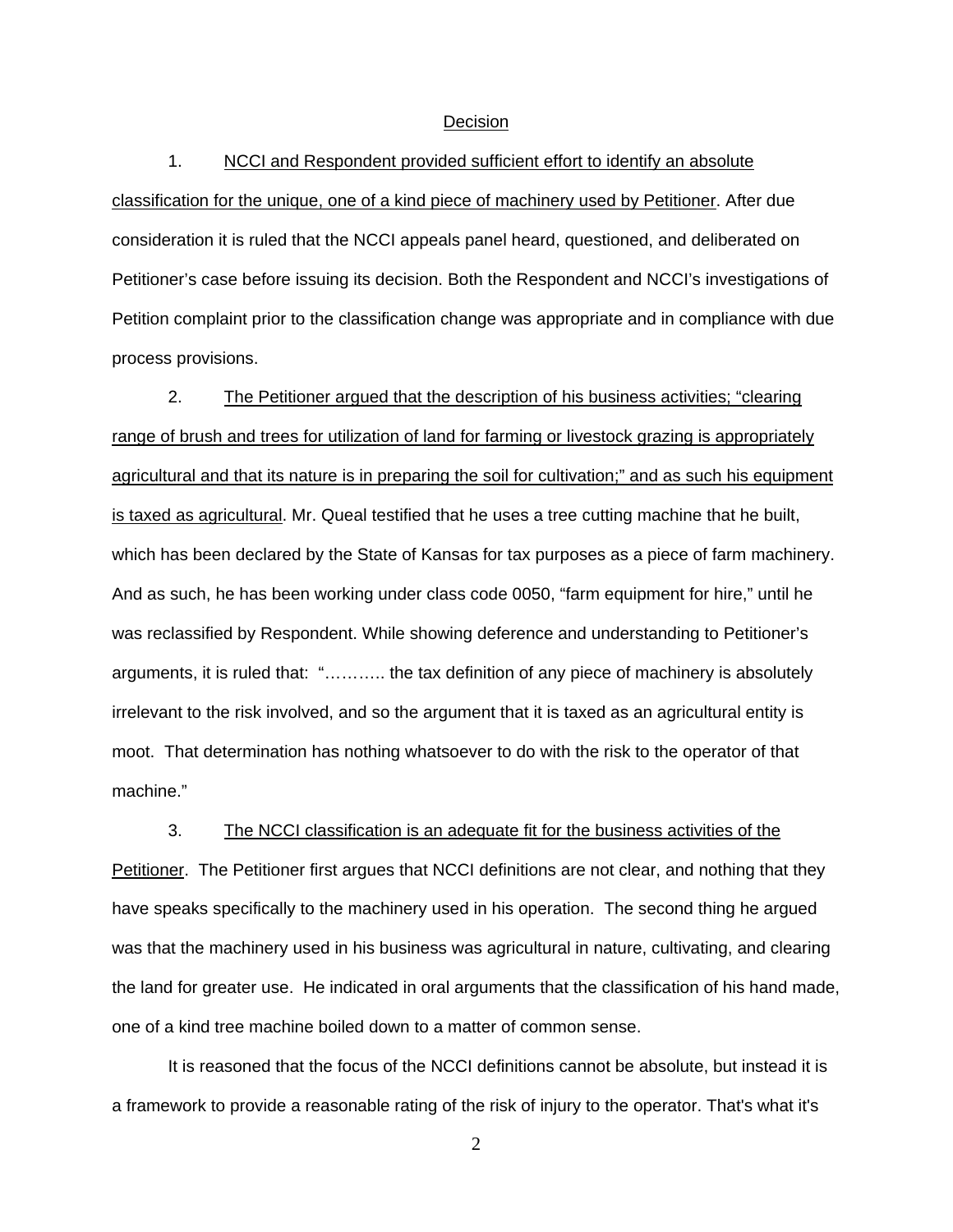designed to do. Again, the Petitioner indicated that the machinery was hand-built, and there is no other piece of machinery quite like it on the surface of the earth. It is further reasoned that it is absolutely impossible, and certainly impracticable, for NCCI to draft codes that speak specifically to a one-of-a-kind piece of machinery. What we are left with is a common sense interpretation of the risk to the operator. Mr. Queal, in his arguments, has indicated that he would prefer that definition, and believes that it is appropriately agricultural and that its nature is in preparing the soil for cultivation.

#### Conclusion.

 IT IS HEREBY MY DECISION that the focus of the NCCI definitions cannot be, in this particularly case, absolute because of the definition of cultivate, as argued by Mr. Queal does not apply. It is further my decision that the operation of the "tree machine" as described by Petitioner is not a cultivator. While giving deference to Mr. Queal's own words "that we have to apply common sense"; and after considering various other arguments of Petitioner and Respondent, it is finally my decision that none of the definitions argued adequately describes the one-of-a-kind machine used in Mr. Oueal's operation as Farm Machinery.

THEREFORE, the change of the NCCI Class Code 0050 (Farm Machinery Operation-By Contractor) to NCCI Class Code 2702 (Logging and Lumber) was appropriate. All other findings and conclusions of law stated by the Hearing Officer on the record January 25, 2009 are herein incorporated as if fully set forth in this Final Order.

#### **NOTICE OF RIGHTS**

Pursuant to K.S.A. §77-601 et seq., Queal Enterprises, Inc., is entitled to judicial review of this Final Order. The petition for judicial review must be filed within thirty (30) days of service of this Final Order (Plus three (3) days for service by mail pursuant to K.S.A. §77-531). In the event Queal Enterprises, Inc., files a petition for judicial review pursuant to K.S.A. §77-613(e),

3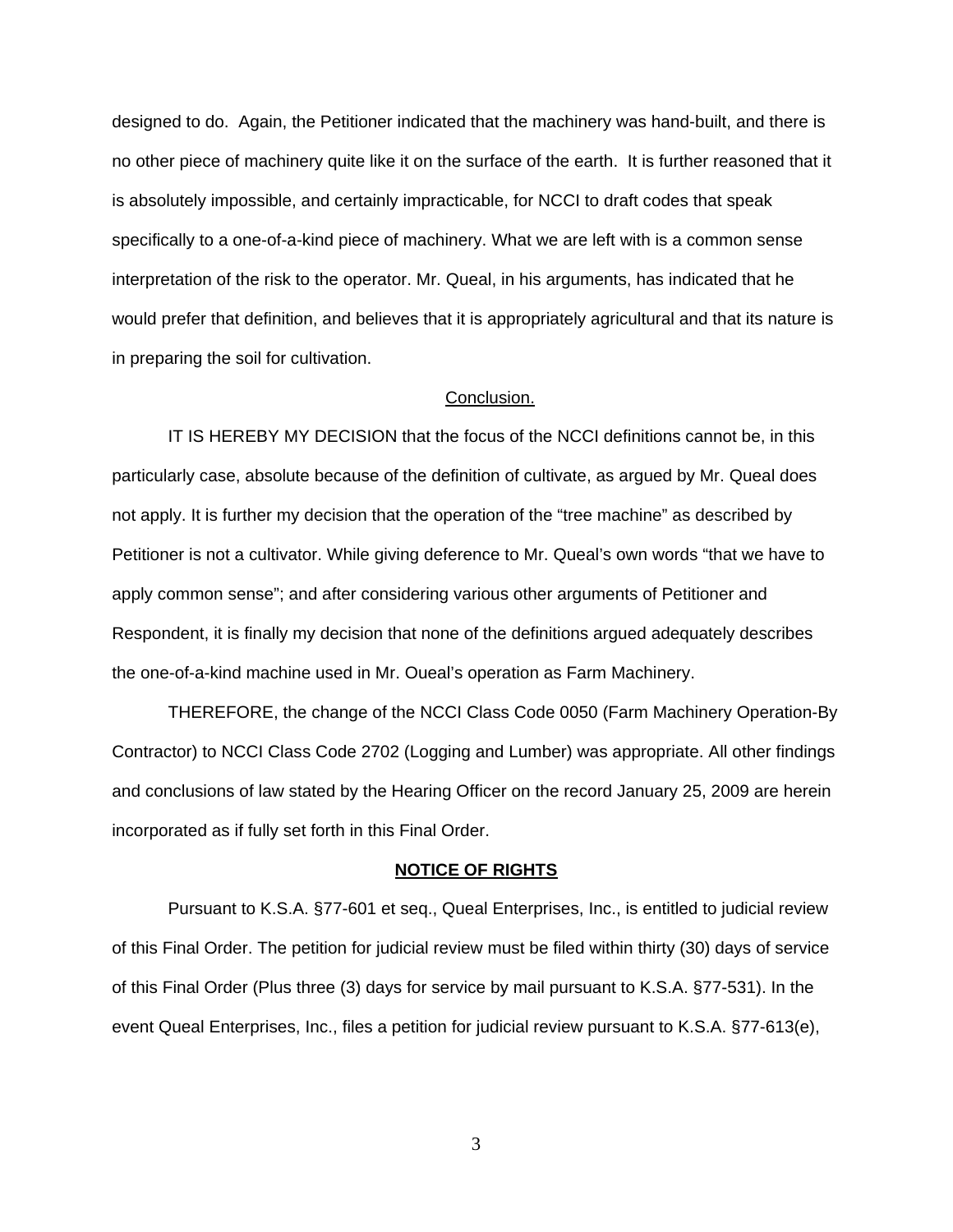the Agency Officer to be served on behalf of the Kansas Insurance Department is:

John W. Campbell, General Counsel Kansas Insurance Department 420 S.W. 9th Street Topeka, Kansas 66612

**IT IS SO ORDERED ON THIS \_9th\_\_ DAY OF MARCH, 2009 IN THE CITY OF TOPEKA,** 

# **COUNTY OF SHAWNEE, STATE OF KANSAS.**



\_/s/ Robert Tomlinson\_\_\_\_\_\_\_\_\_\_\_\_\_\_\_\_\_

Robert M. Tomlinson

Prepared By:

\_/s/ John R. Dowell, S.Ct. #11504\_\_\_\_\_\_\_\_ For: Eliehue Brunson Staff Attorney